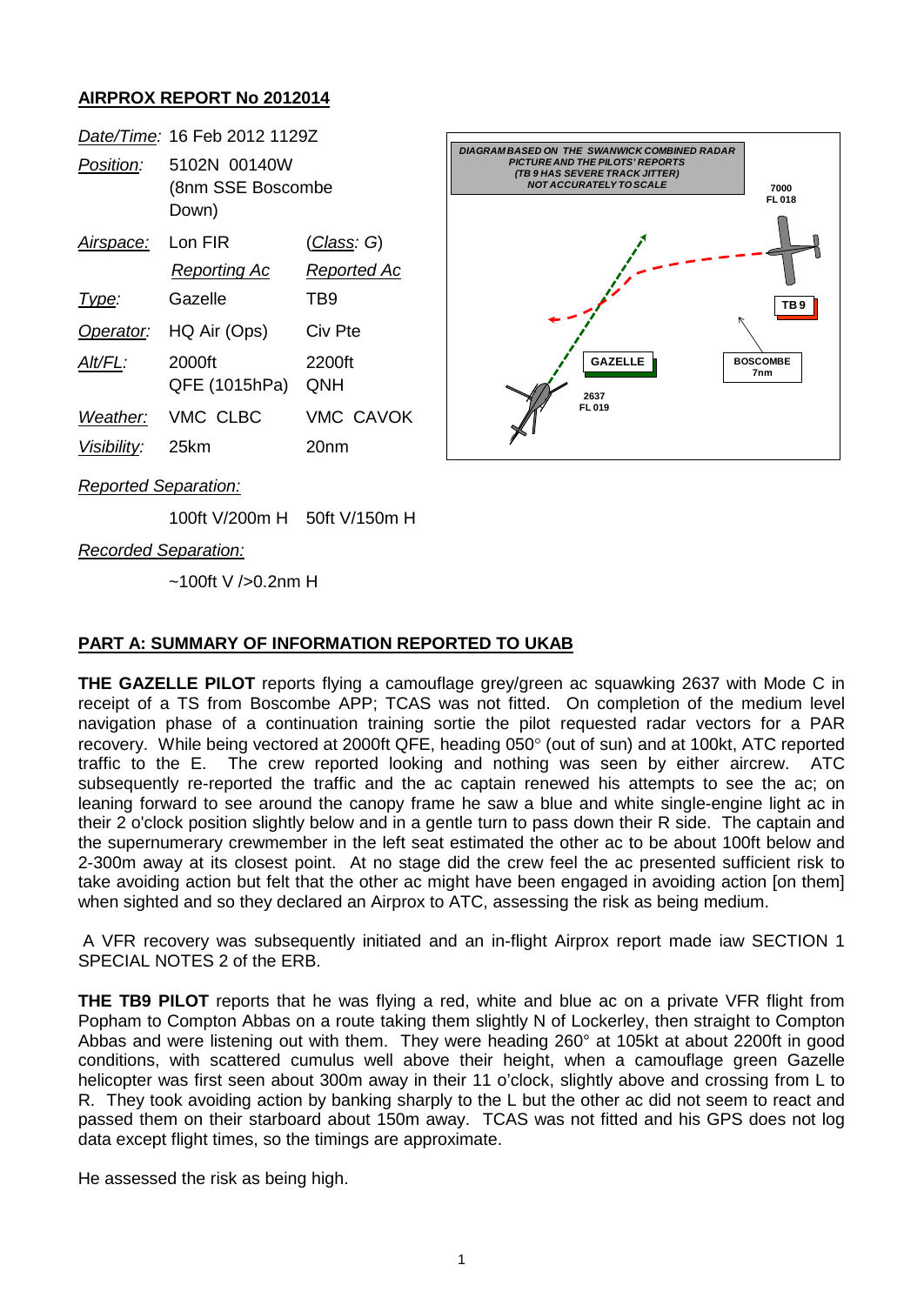**THE BOSCOMBE APP CONTROLLER** reported that he was fully briefed on the current airspace and flying situation when he took control of the position. On Boscombe Stud 4 he had rotary traffic arriving for an instrument approach to RW23 from the S. The ac was under a TS and as such had been passed TI on a contact to the E by the off-going controller. The contact was still relevant and closer so he called the traffic again but the Mode C was not displayed. The conflicting traffic continued to converge so he called it again, this time it was inside half a mile with the Mode C then indicating that it was at the same level. Moments later the rotary called visual on the traffic and informed him that he was filing an Airprox so he acknowledged, noted the details and passed them onto the duty ATC Supervisor.

**BM SAFETY MANAGEMENT** reports that this Airprox occurred between a Gazelle operating VFR in receipt of a TS from Boscombe APP while being vectored for a PAR and a TB9 operating VFR; both ac reported being in VMC.

All heights/alts quoted are based upon SSR Mode C data unless otherwise stated. The radar replay of the TB9s flight path exhibited significant track jitter which affected the assessment of the final stages of the incident sequence; consequently, the respective crew's description of events and assessments of minimum separation have been used to assess the Airprox.

APP described their workload as medium to low at the time of the Airprox, having recently taken control of the position. The incident sequence commenced at 1127:28, prior to a changeover of controllers, with APP passing TI on the TB9 to the Gazelle, stating, "*traffic right, two o'clock, five miles, crossing right left, similar height*"; this was acknowledged by the pilot. While the TI was broadly accurate, the TB9 was not crossing the Gazelle's path at 90° but was on a converging track. The Gazelle maintained a heading of 050° and indicated height of 1900ft throughout the incident sequence.

CAP413 Chapter 5 1.6.1 states that:

'Whenever practicable, information regarding traffic on a possible conflicting path should [include the] relative bearing of the conflicting traffic in terms of the 12 hour clock with the optional prefix 'left or right' as appropriate; distance from the conflicting traffic; direction of flight of the conflicting traffic; relative speed of the conflicting traffic or the type of aircraft and level if this is known…Relative movement and level should be described by using one of the following terms as applicable: closing, converging, parallel, same direction, opposite direction diverging, overtaking, crossing left to right, crossing right to left.'

At 1128:14, APP passed TI to unrelated traffic. At this point, the TB9 was 2.9nm NE of the Gazelle on a converging track from right to left, indicating co altitude with the Gazelle at 1900ft. At 1128:45, having completed the handover of control position, APP updated the TI to the Gazelle as, "*previously called traffic northeast, one mile, manoeuvring, low level*"; however, the Gazelle's callsign at the start of the transmission was garbled, with only the numeric element being audible. Moreover, the numeric element sounded muffled and was spoken rapidly and the TI was not acknowledged by the Gazelle pilot. The TB9 was 1.3nm NE of the Gazelle and on the radar replay, continued to indicate co altitude with the Gazelle at 1900ft. APP reported that at this point, the TB9's SSR Mode C was not showing on their surveillance display.

At 1128:56, APP provided a further (partial) update to the TI on the TB9 stating, "*that previously called traffic now indicating one hundred feet below, descending*"; the pilot replied at 1129:04 that they were, "*err visual with that traffic and err would like to now pass behind us and err will forward an Airprox, standby*". Subsequently, the Gazelle pilot reported that the TB9 was obscured behind the canopy frame and that it was first sighted by the Captain in the, *"two o'clock position, slightly below and in a gentle turn to pass down the right side"* as he leant forward. Based upon the radar replay, the Gazelle's transmission at 1129:04 is approximately the point of the CPA, with assessments of minimum separation being between 150-200m laterally and 50-100ft vertically.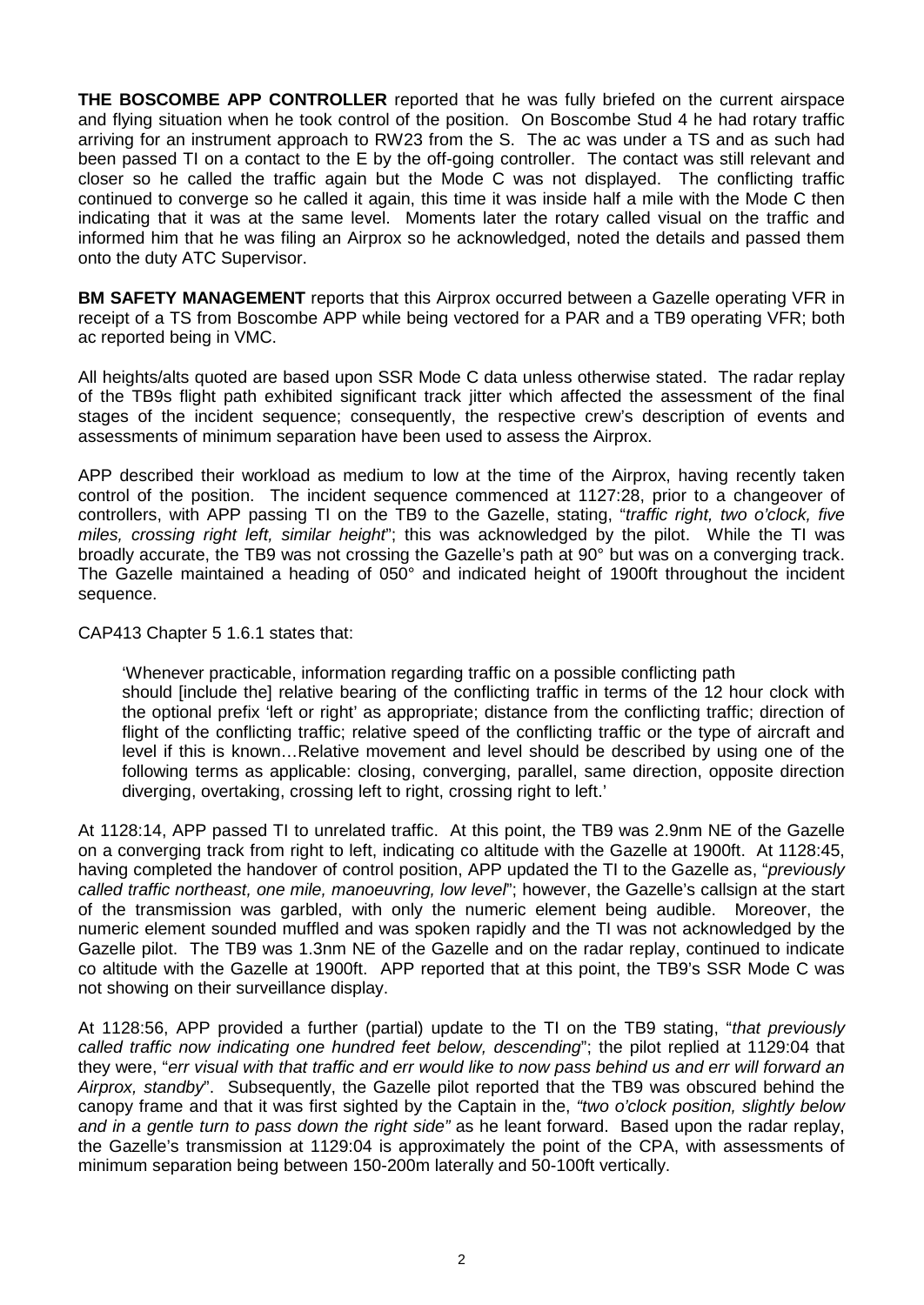CAP774 requires controllers to update TI if the conflicting ac continues to constitute a definite hazard. It is implicit within the requirement to update TI that the update shall be passed in such time as to enable the pilot to assimilate the information in order to discharge their responsibility to 'see and avoid'. Moreover, CAP774 states that "when passing TI, relative bearings are routinely passed in terms of the 12 hour clock; however, if the ac under service is established in a turn, the relative position of the conflicting traffic should be passed in relation to cardinal points."

Notwithstanding the crew's responsibility to 'see and avoid' and the effect of the canopy frame on their lookout, the ATM aspects of this Airprox warrant further analysis. While the cause of the Airprox was a late sighting by both crews, BM SM contends that the late sighting by the Gazelle's crew was contributed to by the timeliness and accuracy of the TI given by APP.

Based upon the Gazelle crew's report of sighting the TB9 immediately after receiving an update to the TI, it is reasonable to argue that they are referring to the update at 1128:56. Moreover, given the lack of acknowledgement of the TI at 1128:45 and the fact that it is not mentioned within their report, it is reasonable to suggest that the Gazelle crew either did not hear the TI or were unable to determine that the TI was for them. Based upon the initial garbling of the transmission at 1128:45, the latter hypothesis is more likely. However, whilst the TI passed at 1127:28 was sufficiently detailed, it and the updated TI at 1128:14 and 1128:56 did not adequately describe the track of the TB9 relative to the Gazelle, nor were the updated TI calls in the correct format. Moreover, while APP reported that the update provided at 1128:45 was made without the benefit of SSR Mode C data, they described the TB9 as being at, "*low level*"; it has not been possible to resolve this discrepancy. Notwithstanding that the Gazelle crew may not have realised that the TI at 1128:14 applied to them, the inaccuracies of the three TI broadcasts could have contributed to the late sighting of the TB9 by the Gazelle crew.

In terms of the timeliness of the TI, the update to the TI at 1128:45 occurred 19sec/1.3nm prior to the CPA, with the final update occurring about 8sec/0.5nm before. Notwithstanding the relatively low closure speed of the ac involved, updating TI at such close range gives little time for crews to assimilate the TI, visually acquire the conflicting ac and either avoid it, or seek deconfliction advice if they remain unsighted. It is reasonable to argue that the handover of control position between 1128:14 and 1128:45 may have affected the timeliness of the provision of updated TI.

BM SM has highlighted to RAF SATCOs that caution should be exercised when handing over control positions when aircraft are proximate.

**HQ AIR (OPS)** comments that the crew of the Gazelle received TI that did not specifically indicate the potential for confliction and which did not appear to have given them an appropriate level of concern. Greater adherence to the CAP413 extract above would go some way to addressing this issue, and may have prompted the crew to have taken their own avoiding action. In addition, there is scope for confusion as to responsibilities when being vectored by ATC, who are required not to vector ac into known conflicts; the interpretation of 'vectoring' is crucial and has been a factor in other Airprox events, where crews not under 'own navigation' have seemed to expect vectors that would not put them into conflict. Despite this confusion, the responsibility for collision avoidance remains with the ac commander when under ATSOCAS, but more assistance from ATC would have been provided had a DS been requested.

## **PART B: SUMMARY OF THE BOARD'S DISCUSSIONS**

Information available included reports from the pilots of both ac, transcripts of the relevant RT frequencies, radar recordings, reports from the air traffic controllers involved and reports from the appropriate ATC and operating authorities.